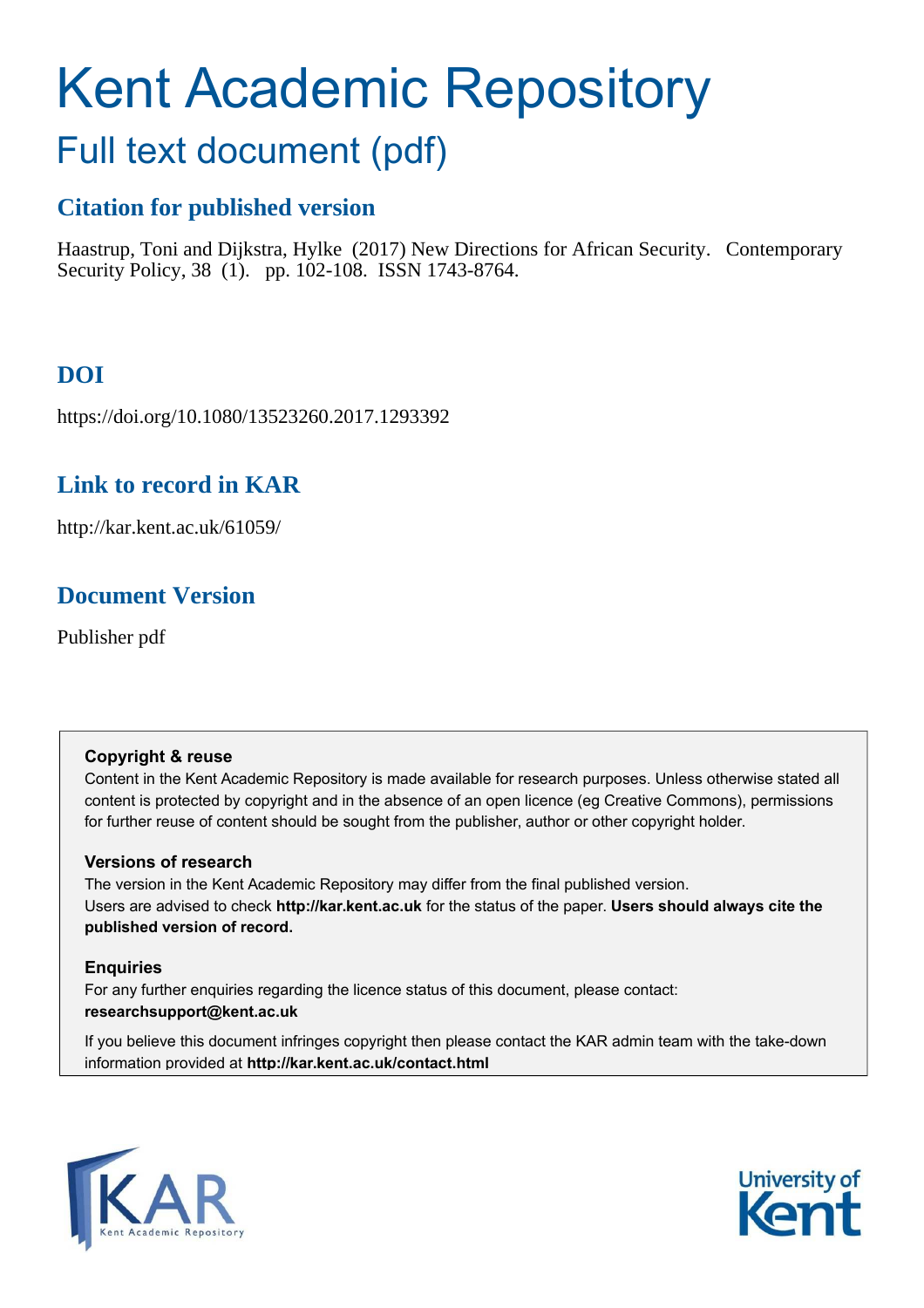

<span id="page-1-0"></span>

| Contemporary<br>Security Policy |
|---------------------------------|
|                                 |
|                                 |
|                                 |
|                                 |

# **Contemporary Security Policy**

**ISSN: 1352-3260 (Print) 1743-8764 (Online) Journal homepage:<http://www.tandfonline.com/loi/fcsp20>**

# **New directions for African security**

#### **Toni Haastrup & Hylke Dijkstra**

**To cite this article:** Toni Haastrup & Hylke Dijkstra (2017): New directions for African security, Contemporary Security Policy, DOI: [10.1080/13523260.2017.1293392](http://www.tandfonline.com/action/showCitFormats?doi=10.1080/13523260.2017.1293392)

**To link to this article:** <http://dx.doi.org/10.1080/13523260.2017.1293392>

6

© 2017 The Author(s). Published by Informa UK Limited, trading as Taylor & Francis Group



Published online: 06 Mar 2017.



 $\overrightarrow{S}$  [Submit your article to this journal](http://www.tandfonline.com/action/authorSubmission?journalCode=fcsp20&show=instructions)  $\overrightarrow{S}$ 





 $\overrightarrow{Q}$  [View related articles](http://www.tandfonline.com/doi/mlt/10.1080/13523260.2017.1293392)  $\overrightarrow{C}$ 



[View Crossmark data](http://crossmark.crossref.org/dialog/?doi=10.1080/13523260.2017.1293392&domain=pdf&date_stamp=2017-03-06)<sup>C</sup>

Full Terms & Conditions of access and use can be found at <http://www.tandfonline.com/action/journalInformation?journalCode=fcsp20>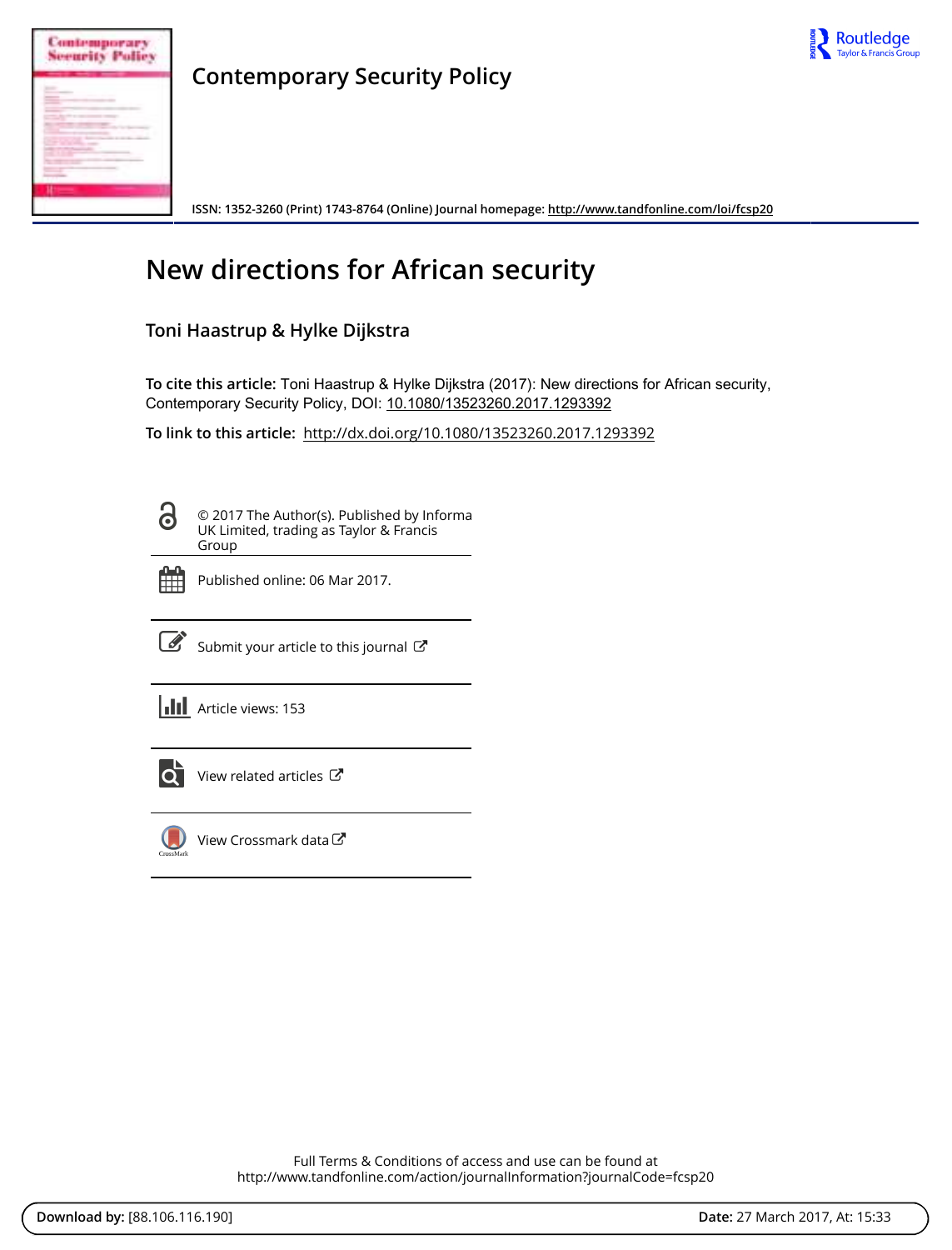

#### <span id="page-2-0"></span>**INTRODUCTION**

<u>ခါ OPEN ACCESS</u>

#### New directions for African security

Toni H[a](#page-1-0)astrup <sup>na</sup> and Hylke Dijkstra <sup>n[b](#page-1-0)</sup>

<sup>a</sup>School of Politics and International Relations, University of Kent, Canterbury, UK; <sup>b</sup>Department of Political Science, Maastricht University, Maastricht, The Netherlands

#### ABSTRACT

African security, particularly conflict-related political violence, is a key concern in international relations. This forum seeks to advance existing research agendas by addressing four key themes: domestic politics and peacekeeping; security sector reform programs; peace enforcement; and the protection of civilians. Each of the articles in this forum makes a case for analyzing African agency when it comes to African security. As a way of introduction, this short article sets out the main debates and concludes by providing further directions for future research.

KEYWORDS Africa; security; peacekeeping; security sector reform; civilian protection; peace enforcement

African security, particularly conflict-related political violence, is a key concern in international relations. The Global Conflict Tracker of the Council on Foreign Relations, for instance, identifies 28 major ongoing conflicts of which nine are located in Africa (Council on Foreign Relations, [2016](#page-6-0)). The tracker identifies, among others, Burundi, the Central African Republic, the Democratic Republic of Congo, Libya, Mali, Nigeria, Somalia, and South Sudan. Similarly, 9 out of 16 United Nations (UN) peacekeeping operations are deployed in African countries. This includes the five largest UN missions in Darfur, the Democratic Republic of Congo, Central African Republic, Mali, and South Sudan (United Nations, [2016](#page-7-0)). While the brutality of and resources committed to these conflicts naturally attract significant attention, insecurity in Africa goes beyond "hot" conflicts. Even in relatively stable African countries, weak governance systems leave open the space to reform state institutions, especially the security sector, thereby also exposing non-conflictrelated insecurity (Ansorg, [2017](#page-5-0)).

As a theme of interest, African security has been somewhat of a blindspot for Contemporary Security Policy. While the journal has published research on

#### CONTACT Hylke Dijkstra [h.dijkstra@maastrichtuniversity.nl](mailto:h.dijkstra@maastrichtuniversity.nl) Department of Political Science, Maastricht University, P.O. Box 616, 6200 MD Maastricht, The Netherlands

© 2017 The Author(s). Published by Informa UK Limited, trading as Taylor & Francis Group

This is an Open Access article distributed under the terms of the Creative Commons Attribution-NonCommercial-NoDerivatives License [\(http://creativecommons.org/licenses/by-nc-nd/4.0/](http://creativecommons.org/licenses/by-nc-nd/4.0/)), which permits non-commercial re-use, distribution, and reproduction in any medium, provided the original work is properly cited, and is not altered, transformed, or built upon in any way.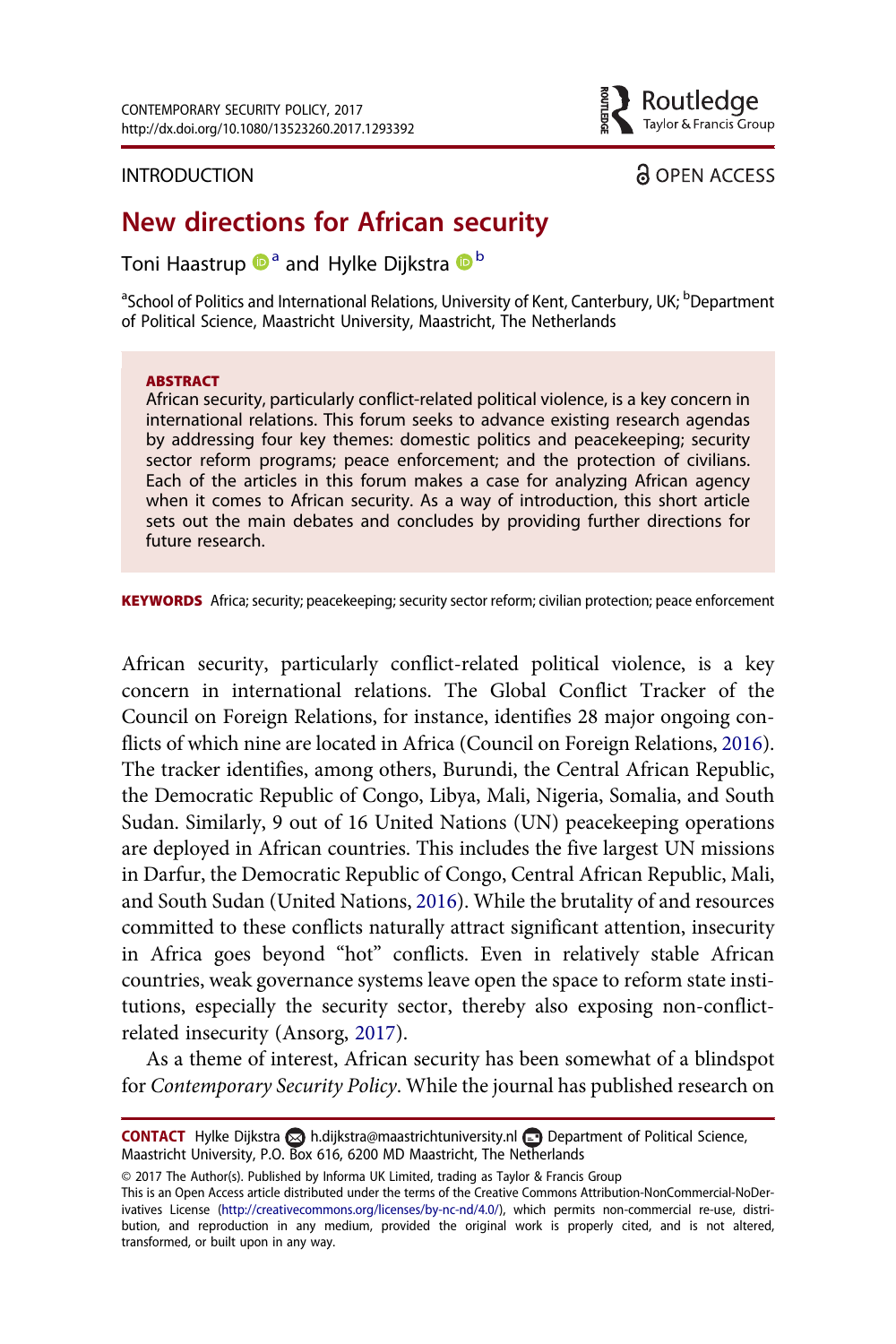<span id="page-3-0"></span>armed violence, intervention, and conflict resolution since 1980, the emphasis has traditionally been on east–west relations. Indeed, up until 1993, the journal was published under the title Arms Control. Topics of arms control remain important as, for example, the articles on nuclear policy in this issue show. Yet over the years, the thematic and geographical scope of the journal has developed. CSP has paid attention, in particular, to European security both through NATO and the emerging European Union (EU) security policies. It has also increasingly published articles on Asian security, including India–Pakistan as well as the strategic implications of the rise of China and broader questions of strategic culture.

While the journal has included a significant number of articles on "Africa," oftentimes they were not really about Africa. Rather they were about Africa as a venue for the international relations of great powers. For instance, the journal published a symposium on U.S. Africa Command (Jackson, [2009](#page-6-0)). It also included a series of articles on interventions by international actors in Africa (Bueger, Stockbruegger, & Werthes, [2011](#page-6-0); Burgess, [2013](#page-6-0); Burgess & Beilstein, [2013](#page-6-0); Germond & Smith, [2009](#page-6-0); Schmidt & Zyla, [2011](#page-7-0)). Some articles dealt with broader themes—such as failed states (Newman, [2009\)](#page-7-0), non-state armed actors (Davis, [2009](#page-6-0); Krause & Milliken, [2009](#page-7-0); Podder, [2013\)](#page-7-0), or civil war intervention (Goldman & Abulof, [2016](#page-6-0))—and African states were part of the wider empirical data. In other words "Africa" often lacked its own agency in these important contributions. Admittedly, there have been some excellent articles about Africa "proper." For instance, Burbach and Fettweis [\(2014](#page-6-0)) have written about the decline of warfare in Africa; Kinsella ([2006\)](#page-7-0) and Grip [\(2015](#page-6-0)) have published on small arms; and Rein [\(2015](#page-7-0)) has discussed how to promote peace and security through institutional cooperation. These articles, however, are the exceptions.

As mentioned in the most recent editorial statement, Contemporary Security Policy is committed to broadening its geographical scope to also include innovative research on Africa. To give this intention more substance, we have collected four articles on a wide range of topics relating to African security. The purpose of the forum is twofold. First, it is the clearest signal that this journal is open for business and it should be seen as an invitation for scholars working in this area. Second, it is an opportunity to outline some of the key conceptual advances and the major empirical developments on African security. The four articles open up new research avenues. In line with the ambition of Contemporary Security Policy, these articles provide broader (thematic) arguments about African security rather than descriptive detail through country case studies. As such they should be of interest to the broad audience of this journal. We are nevertheless aware that these four articles are unable to cover all of the important themes in African security research and practice.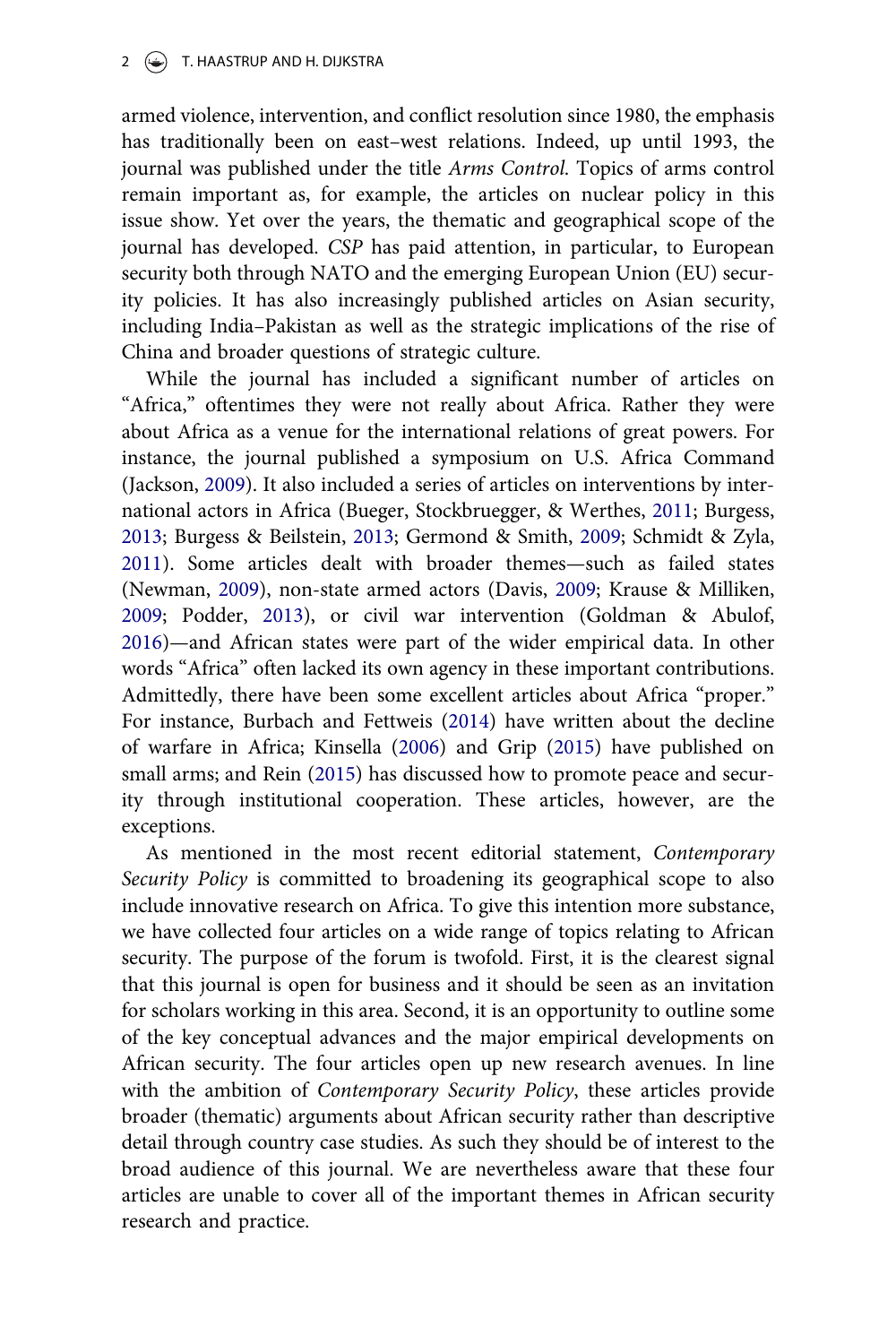<span id="page-4-0"></span>In the remainder of this forum introduction, we discuss how these articles contribute to different research agendas, some missing reflections, and what we think remain key questions for the future.

#### Research on African security

As a starting point for this forum, Brosig ([2017\)](#page-5-0) makes a case for analyzing African politics when dealing with questions of African security. He notes that while many scholars study UN peacekeeping, for instance, they often treat peacekeeping as "an apolitical exercise" (p. 3). This is problematic because peacekeeping not only shapes the domestic politics of contributing African states, but is also shaped by the politics of these states. As African states now contribute the majority of uniformed personnel to UN peacekeeping missions, it is worth engaging with the political motivations of UN peacekeeping contributors. While he is not the first one to make such points (cf. Cunliffe, [2013;](#page-6-0) De Waal, [2015](#page-6-0); Kathman & Melin, [2016](#page-7-0); [http://www.](http://www.providingforpeacekeeping.org/) [providingforpeacekeeping.org/\)](http://www.providingforpeacekeeping.org/), he introduces the concept of "rentier peacekeeping," where African states extract rents from Western donors which they use for private gain. Empirically, he shows that the defense budgets of several African states are indeed largely funded as a result of the participation in peacekeeping operations. His examples of Burundi and Kenya particularly underscore the effect of such rent-seeking behavior.

The article by Ansorg [\(2017](#page-5-0)) nicely complements Brosig's argument. She focuses on security sector reform (SSR) policies across Africa to make a case for increased attention to the local context in African states. SSR programs often follow donor-inspired templates, which typically ignore preexisting security institutions. In the context of SSR, then, institutions are hard to change. The tendency of institutions to resist change is, of course, one of the central contributions of historical institutionalism to the social sciences (e.g. March & Olsen, [1989](#page-7-0); Pierson, [2004](#page-7-0); Steinmo, Thelen, & Longstreth, [1992\)](#page-7-0). Yet, as Ansorg [\(2017\)](#page-5-0) shows, in the most likely case of institutional change in the aftermath of conflict when there are major windows of opportunity to start anew, SSR programs often fail as a result of a lack of attention to the local context. And in more stable or transitional countries where there is the absence of exogenous shocks, "reform of the security sector is often very slow and gradual" (p. 12).

Like Ansorg, de Coning [\(2017](#page-6-0)) highlights the importance of the local within institutional contexts. In his contribution however, he challenges the prevailing assumptions that African stabilization missions take on the same characteristics as UN peace enforcement missions especially when the African Union (AU) and UN cooperate. He shows how seemingly shared meanings and practices can only be understood within their specific institutional contexts and why this matters for "how we assess, plan, manage,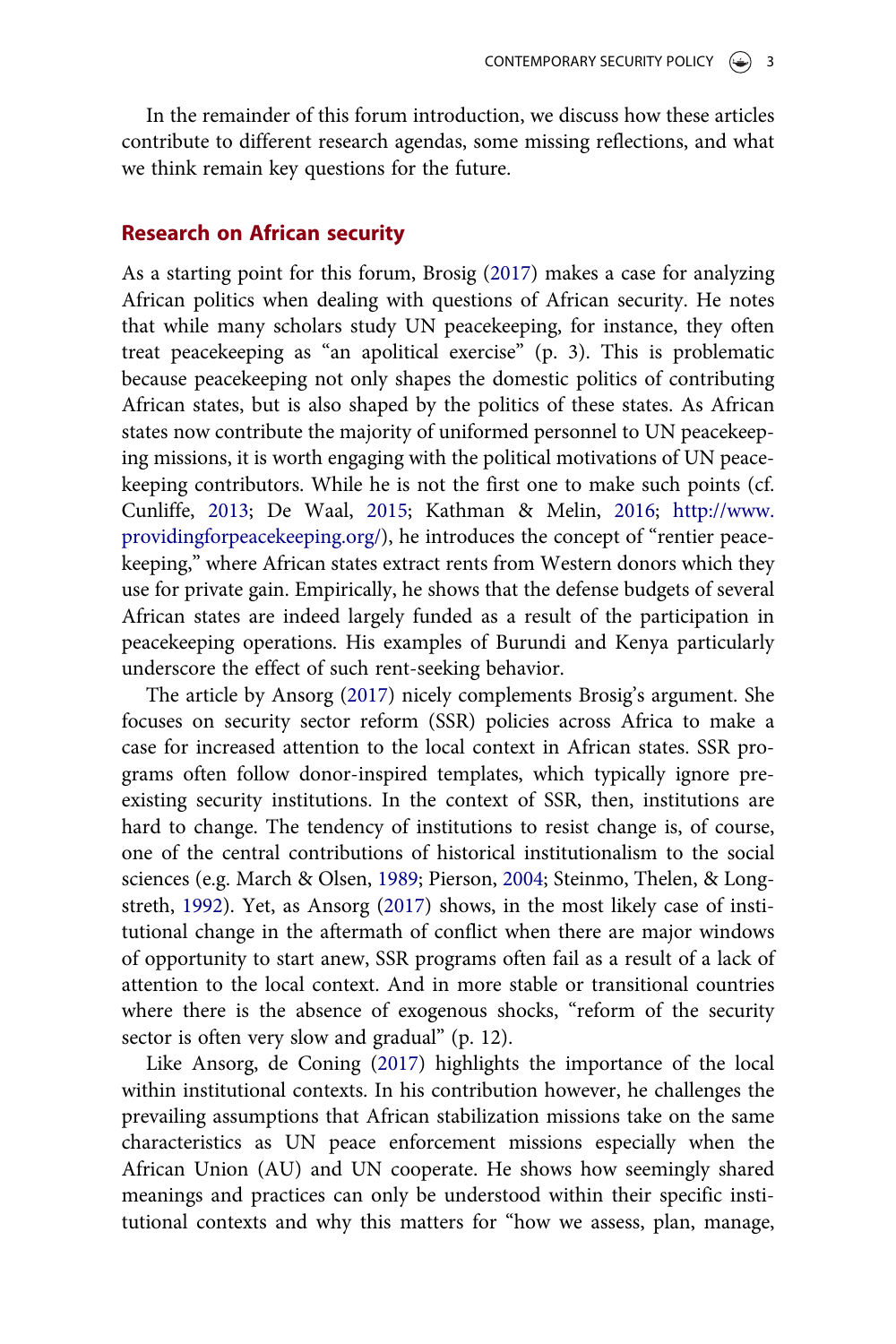<span id="page-5-0"></span>command and evaluate the effectiveness of peace operations" (p. 14). He provides a useful remainder of how UN doctrine, with its emphasis on consent, impartiality, and the minimum use of force, differs from peace enforcement by the AU, before outlining the conceptual underpinning of AU missions across the continent.

In the final article, Gelot ([2017\)](#page-6-0) turns the readers' attention to recent attempts by African actors to prioritize civilian protection in their regional security practices. This analysis provides theoretical innovation in its introduction of Africa as a "site of practice." In the systematic analysis, Gelot shows the ways in which civilian protection is being inadvertently militarized. But, Gelot not only analyzes the activities that constitute civilian protection in Africa, she also engages with how the actors engaged in the practice understand the concept. In this way, Gelot's contribution to this collection emphasizes the importance of African agency in how we write security studies and indeed international security practice.

#### Toward future research on African security

It is easy to see how some of these contributions can be used as openings to further research. Brosig's (2017) intriguing notion of "rentier peacekeeping" opens up a research agenda, which forces us to consider the broader implications of domestic politics on international relations, and particularly the role played by African actors. Moreover, the local and institutional context of African politics is essential for understanding its international relations, which is the core message of both Ansorg (2017) and de Coning's [\(2017](#page-6-0)) contributions. Ansorg's work, in particular, highlights why success defined beyond attaining mission goals, often the criteria used by Western donors to measure success, requires that Western donors and allies take a step back and support rather than direct the logic of security on the continent.

In an increasingly interdependent world where security cooperation between security institutions is more than less likely, the tensions highlighted by de Coning in the AU–UN context requires international security scholars to give voice to and space for African conceptions of seemingly apolitical international security practices. Finally, the theoretical innovation of Gelot's ([2017\)](#page-6-0) contribution in applying the practice turn within an African context coupled with her exploration of a new area of security concerns invariably broadens the conceptual and empirical dimensions of African security. This could serve as an opening to scholars of African security while forcing practitioners to reflect more carefully on their practices.

At the heart of these contributions is, of course, the way in which African actors seek to secure the most vulnerable. Recent feminist security studies have pointed our attention, in this respect, to the position and role of women and girls (Gaanderse, [2010;](#page-6-0) Hendricks, [2015](#page-6-0); Okech, [2016\)](#page-7-0). This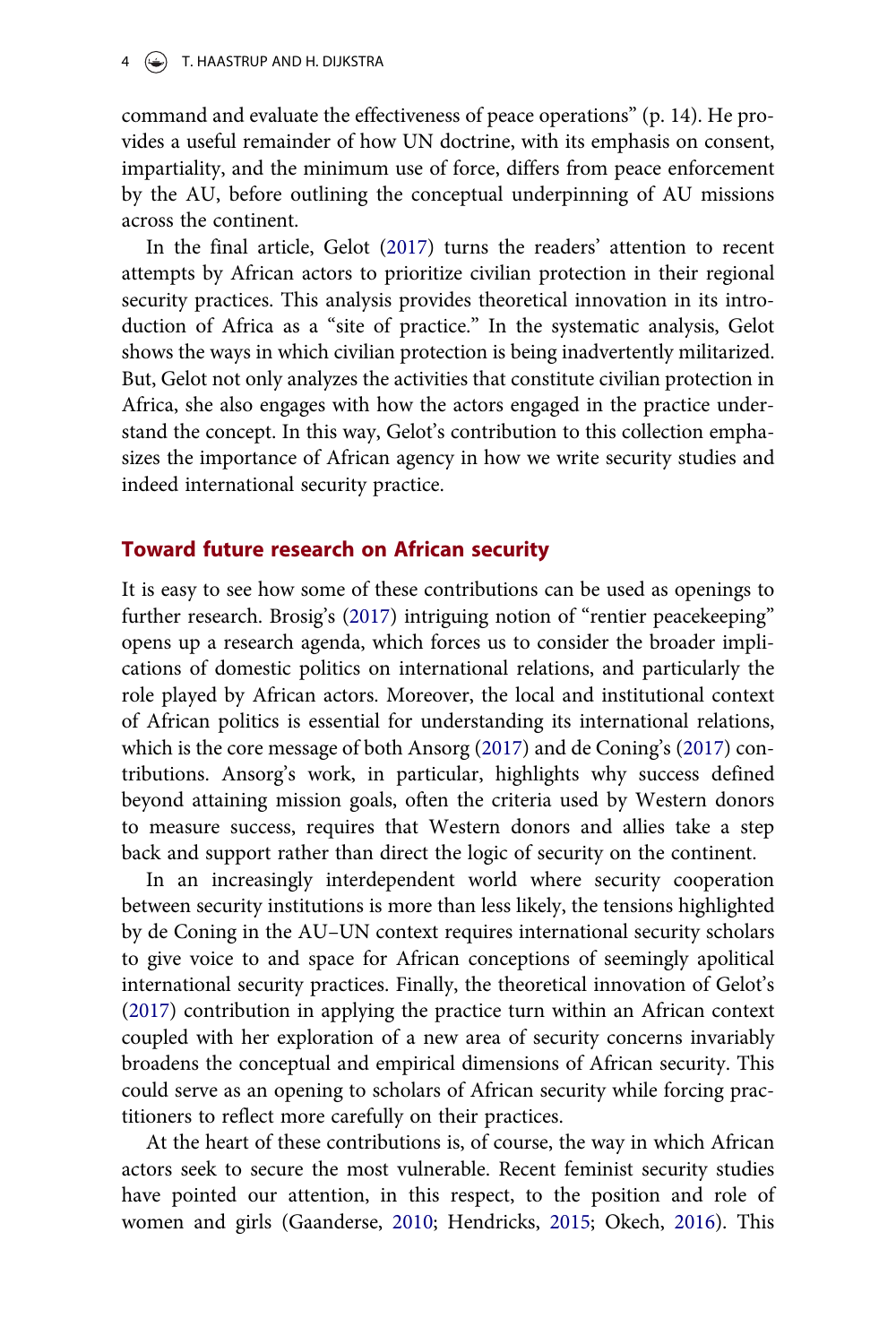<span id="page-6-0"></span>was also underlined when the UN Security Council adopted the famous resolution 1325 on Women, Peace and Security (WPS) in 2000. Resolution 1325 is one of eight resolutions that make up the WPS agenda. Any future research agenda on African security requires us to consider the role of women and gender relations in Africa (Haastrup, 2013, 2015). Whereas the contributions to this forum have still largely focused on "traditional" sources or concerns of insecurity (with arguably the exception of Gelot), research that addresses the intersection of women's lives with "security" can help to further define what security means in the African context.

#### Disclosure statement

No potential conflict of interest was reported by the authors.

#### Notes on contributors

Toni Haastrup is a lecturer in international security at the School of Politics and International Relations of the University of Kent, United Kingdom. She uses new institutionalist and feminist approaches to understand changes in governance structures, and is particularly interested in understanding how security institutions make positive changes. She is the author of Charting Transformation Through Security: Contemporary EU-Africa Relations (Palgrave Macmillan, 2013) and has published on regional security cooperation; Africa's international relations, and feminist approaches to international relations.

Hylke Dijkstra is the Editor-in-Chief of Contemporary Security Policy. He is also an assistant professor (with tenure) at the Department of Political Science of Maastricht University, the Netherlands. He was previously a Marie Curie Fellow at the Department of Politics and International Relations of the University of Oxford, where he was also affiliated with Nuffield College. He has published widely on EU security, NATO, and UN peacekeeping.

#### **ORCID**

Toni Haastrup D <http://orcid.org/0000-0002-6374-1389> Hylke Dijkstra **<http://orcid.org/0000-0003-3637-5296>** 

#### Reference list

- Ansorg, N. ([2017\)](#page-1-0). Security sector reform in Africa: Donor approaches versus local needs. Contemporary Security Policy, 38. This issue. [doi:10.1080/13523260.2016.](http://dx.doi.org/10.1080/13523260.2016.1278343) [1278343](http://dx.doi.org/10.1080/13523260.2016.1278343)
- Brosig, M. [\(2017\)](#page-3-0). Rentier peacekeeping in neo-patrimonial systems: The examples of Burundi and Kenya. Contemporary Security Policy, 38. This issue. [doi:10.1080/](http://dx.doi.org/10.1080/13523260.2017.1283926) [13523260.2017.1283926](http://dx.doi.org/10.1080/13523260.2017.1283926)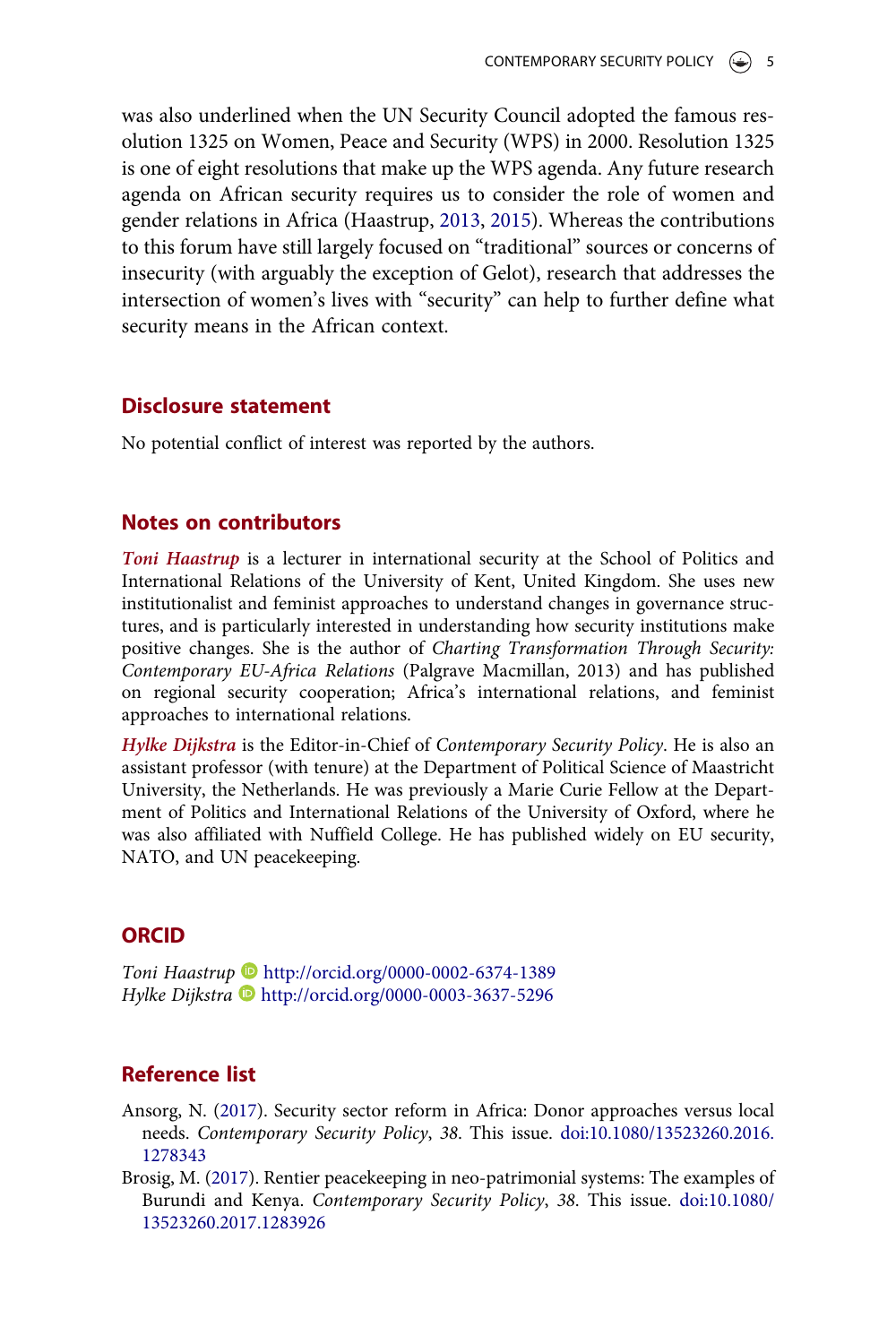- <span id="page-7-0"></span> $6 \quad \textcircled{\textcircled{\textcircled{\small{-}}}}$  T. HAASTRUP AND H. DIJKSTRA
- Bueger, C., Stockbruegger, J., & Werthes, S. ([2011\)](#page-2-0). Pirates, fishermen and peacebuilding: Options for counter-piracy strategy in Somalia. Contemporary Security Policy, 32, 356–381. [doi:10.1080/13523260.2011.590359](http://dx.doi.org/10.1080/13523260.2011.590359)
- Burbach, D. T., & Fettweis, C. J. ([2014](#page-2-0)). The coming stability? The decline of warfare in Africa and implications for international security. Contemporary Security Policy, 35, 421–445. [doi:10.1080/13523260.2014.963967](http://dx.doi.org/10.1080/13523260.2014.963967)
- Burgess, S. ([2013](#page-2-0)). A lost cause recouped: Peace enforcement and state-building in Somalia. Contemporary Security Policy, 34, 302–323.
- Burgess, S., & Beilstein, J. ([2013](#page-2-0)). This means war? China's scramble for minerals and resource nationalism in southern Africa. Contemporary Security Policy, 34, 120– 143. [doi:10.1080/13523260.2013.771095](http://dx.doi.org/10.1080/13523260.2013.771095)
- de Coning, C. ([2017](#page-3-0)). Peace enforcement in Africa: Doctrinal distinctions between the African Union and United Nations. Contemporary Security Policy, 38. This issue. [doi:10.1080/13523260.2017.1283108](http://dx.doi.org/10.1080/13523260.2017.1283108)
- Council on Foreign Relations. ([2016\)](#page-1-0). Global conflict tracker. Retrieved from [http://](http://www.cfr.org/global/global-conflict-tracker/) [www.cfr.org/global/global-conflict-tracker/](http://www.cfr.org/global/global-conflict-tracker/)
- Cunliffe, Ph. [\(2013\)](#page-3-0). Legions of peace: UN peacekeepers from the Global South. London: Hurst.
- Davis, D. E. ([2009\)](#page-2-0). Non-state armed actors, new imagined communities, and shifting patterns of sovereignty and insecurity in the modern world. Contemporary Security Policy, 30, 221–245. [doi:10.1080/13523260903059757](http://dx.doi.org/10.1080/13523260903059757)
- De Waal, A. ([2015](#page-3-0)). The real politics of the Horn of Africa: Money, war and the business of power. Hoboken, NJ: John Wiley.
- Gaanderse, M. [\(2010](#page-4-0)). Security for all: West Africa's good practices on gender in the security sector. Geneva: Geneva Centre for the Democratic Control of Armed Forces. Retrieved from [https://www.eisf.eu/wp-content/uploads/2014/09/0115-](https://www.eisf.eu/wp-content/uploads/2014/09/0115-Gaanderse-2010-Security-for-all-West-AfricaE280%99s-good-practices-on-gender-in-the-security-sector.pdf) [Gaanderse-2010-Security-for-all-West-AfricaE280%99s-good-practices-on-gender](https://www.eisf.eu/wp-content/uploads/2014/09/0115-Gaanderse-2010-Security-for-all-West-AfricaE280%99s-good-practices-on-gender-in-the-security-sector.pdf) [-in-the-security-sector.pdf](https://www.eisf.eu/wp-content/uploads/2014/09/0115-Gaanderse-2010-Security-for-all-West-AfricaE280%99s-good-practices-on-gender-in-the-security-sector.pdf)
- Gelot, L. ([2017\)](#page-4-0). Civilian protection in Africa: How the protection of civilians is being militarized by African policymakers and diplomats. Contemporary Security Policy, 38. This issue. [doi:10.1080/13523260.2017.1291564](http://dx.doi.org/10.1080/13523260.2017.1291564)
- Germond, B., & Smith, M. E. [\(2009](#page-2-0)). Re-thinking European security interests and the ESDP: Explaining the EU's anti-piracy operation. Contemporary Security Policy, 30, 573–593. [doi:10.1080/13523260903327741](http://dx.doi.org/10.1080/13523260903327741)
- Goldman, O. S., & Abulof, U. ([2016](#page-2-0)). Democracy for the rescue—Of dictators? The role of regime type in civil war interventions. Contemporary Security Policy, 37, 341–368. [doi:10.1080/13523260.2016.1228033](http://dx.doi.org/10.1080/13523260.2016.1228033)
- Grip, L. ([2015](#page-2-0)). History never repeats? Imports, impact and control of small arms in Africa.Contemporary Security Policy, 36, 79–103.[doi:10.1080/13523260.2015.1012348](http://dx.doi.org/10.1080/13523260.2015.1012348)
- Haastrup, T. ([2013](#page-5-0)). Where global meets local: The politics of Africa's emergent gender equality regime. In T. Murithi (Ed.), Handbook of Africa's international relations (pp. 103–111). Abingdon: Routledge.
- Haastrup, T. [\(2015\)](#page-5-0). Are women agents? Reading "gender" in Africa's rights frameworks. E-International Relations. Retrieved from [http://www.e-ir.info/2015/10/](http://www.e-ir.info/2015/10/26/are-women-agents-reading-gender-in-africas-rights-frameworks) [26/are-women-agents-reading-gender-in-africas-rights-frameworks](http://www.e-ir.info/2015/10/26/are-women-agents-reading-gender-in-africas-rights-frameworks)
- Hendricks, C. [\(2015](#page-4-0)). Women, peace and security in Africa. African Security Review, 24, 364–375. [doi:10.1080/10246029.2015.1099759](http://dx.doi.org/10.1080/10246029.2015.1099759)
- Jackson, P. [\(2009\)](#page-2-0). Introduction: Mars, Venus or Mercury? AFRICOM and America's ambiguous intentions. Contemporary Security Policy, 30, 1–4. [doi:10.1080/](http://dx.doi.org/10.1080/13523260902759738) [13523260902759738](http://dx.doi.org/10.1080/13523260902759738)